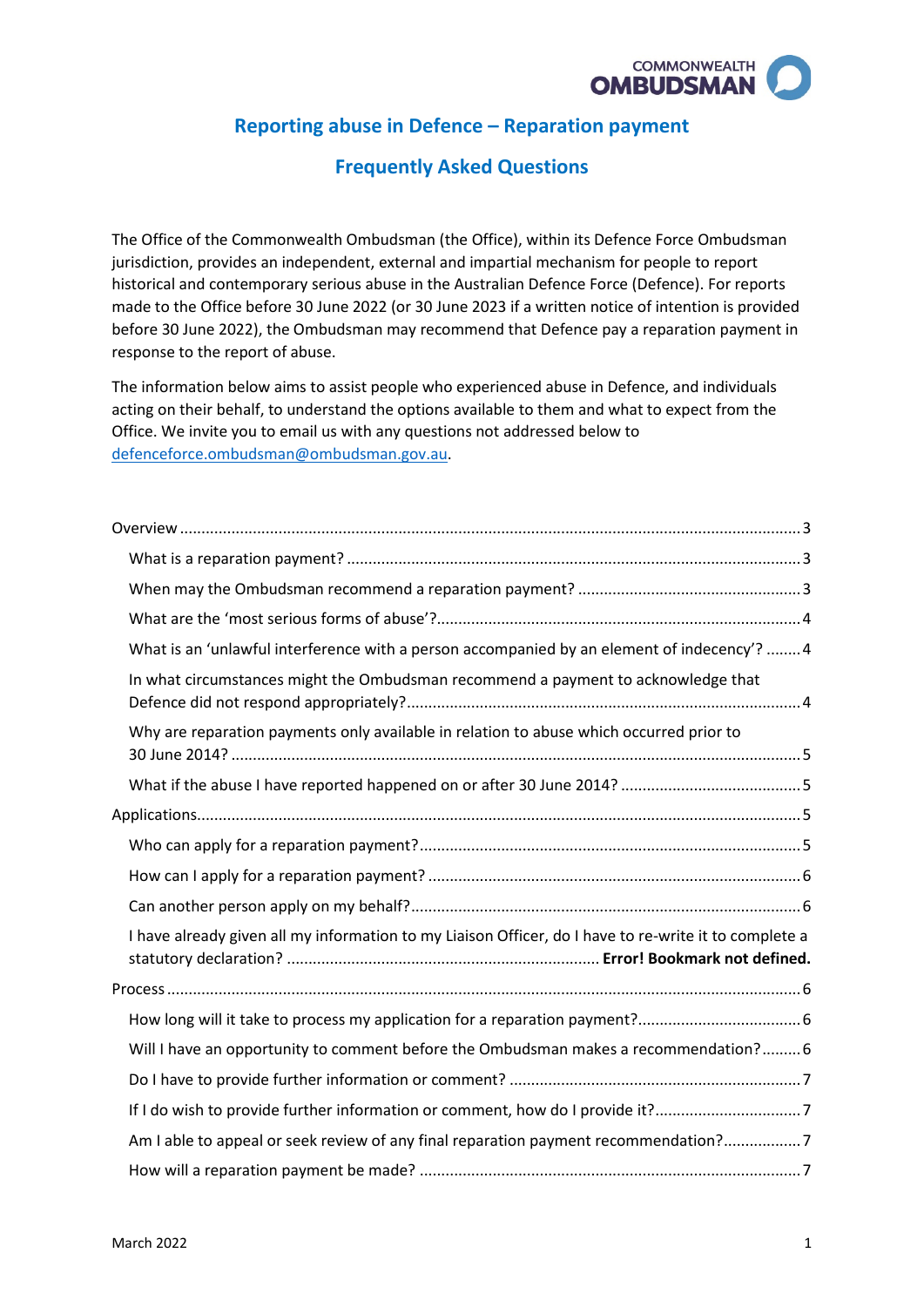# COMMONWEALTH **OMBUDSMAN**

| I have already received a payment in civil proceedings for abuse I suffered at Defence. Can I still                                                                                                                                                                                                     |
|---------------------------------------------------------------------------------------------------------------------------------------------------------------------------------------------------------------------------------------------------------------------------------------------------------|
| Will a reparation payment affect my Centrelink or Department of Veterans' Affairs (DVA)                                                                                                                                                                                                                 |
| Will a reparation payment be subject to cost recovery for Government health servicing?  8                                                                                                                                                                                                               |
|                                                                                                                                                                                                                                                                                                         |
|                                                                                                                                                                                                                                                                                                         |
| I received money from the Defence Abuse Response Taskforce (DART). Can I receive another                                                                                                                                                                                                                |
| If I receive a reparation payment from Defence as a result of a recommendation from the Defence<br>Force Ombudsman, how would this affect the outcomes I could access from the National Redress<br>10. Scheme arising from the Royal Commission into Institutional Responses to Child Sexual Abuse? .10 |
| I received a redress payment from the National Redress Scheme. Can I receive another payment                                                                                                                                                                                                            |
| How might payments I have received through any other schemes affect a reparation payment?.11                                                                                                                                                                                                            |
| I received a payment for abuse I reported to the Ombudsman. Can I make a new report of abuse                                                                                                                                                                                                            |
|                                                                                                                                                                                                                                                                                                         |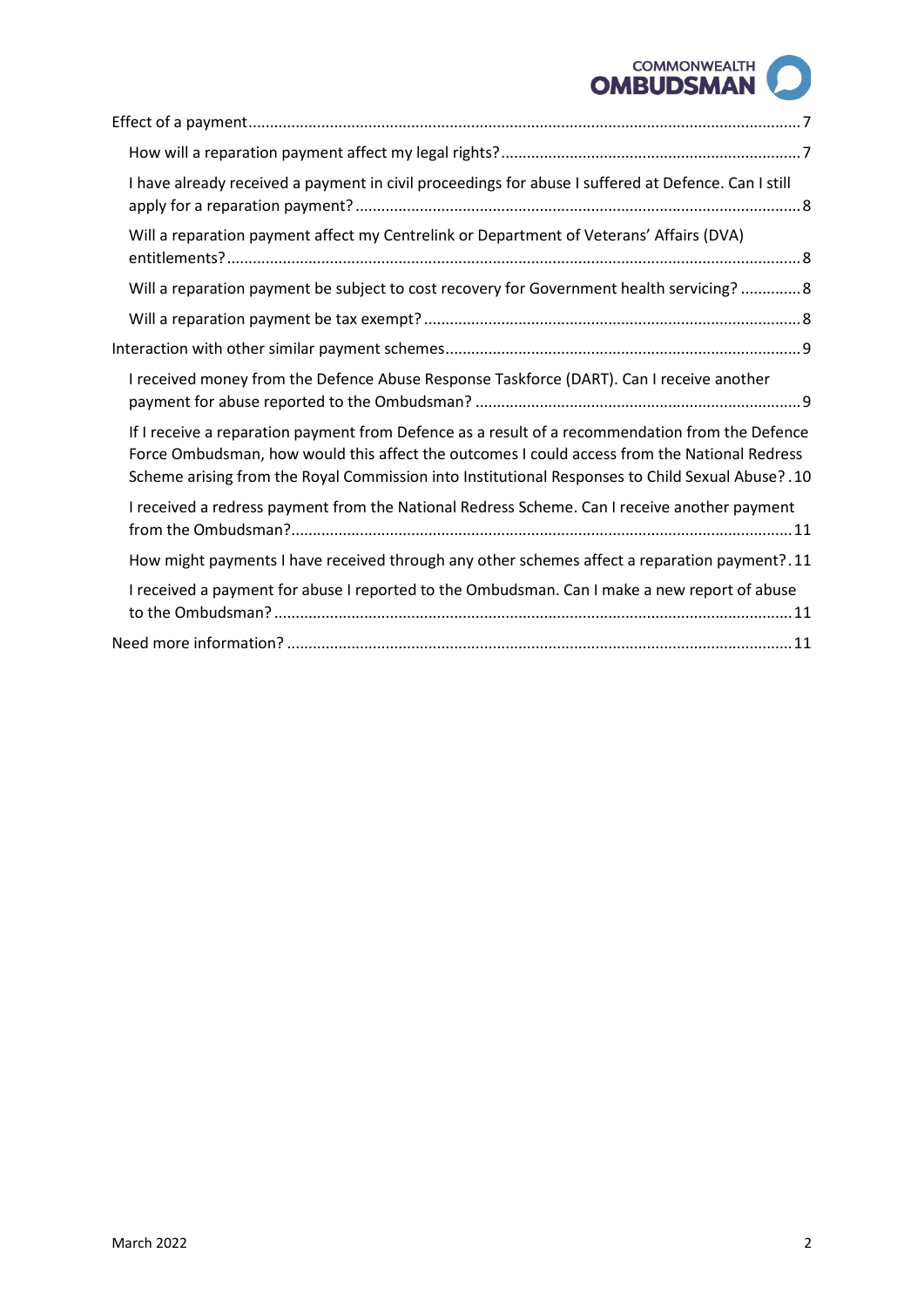

# <span id="page-2-0"></span>**Overview**

 Since 1 December 2016, the Office has been able to accept reports of abuse from serving and former members of Defence, as well as civilians deployed on operations. We provide a confidential mechanism to report sexual abuse, serious physical abuse and serious bullying and harassment within Defence, for those who feel unable to access Defence's internal mechanisms.

The Ombudsman can also recommend that Defence make reparation payments in certain circumstances.

## <span id="page-2-1"></span>What is a reparation payment?

 A reparation payment is made to a person by Defence on behalf of the Australian Government, in acknowledgement that the most serious forms of abuse and/or sexual assault within Defence is wrong, it should not have occurred and that Defence, through its actions or inactions, created the circumstances which allowed this abuse to occur.

The purpose of a reparation payment is to:

- acknowledge that abuse can have a lasting and serious impact
- recognise that, in the past, Defence did not respond appropriately in many cases, and
- • acknowledge that mismanagement by Defence of verbal or written reports or complaints about abuse is unacceptable.

 financial injury, or loss or damage suffered by a person as a result of abuse. A reparation payment is not paid as compensation for any physical, psychological, emotional or

#### <span id="page-2-2"></span>When may the Ombudsman recommend a reparation payment?

 reparation payment in response to certain reports of serious abuse, if: Under the *Ombudsman Regulations 2017*, the Ombudsman can recommend that Defence make a

- the abuse occurred on or before 30 June 2014
- the Ombudsman is satisfied the report involves the most serious forms of abuse or sexual assault
- the person contacts the Ombudsman's Office **by 30 June 2022** and either:
	- o submits a report of abuse they experienced in Defence
	- they must then submit **by 30 June 2023**.  $\circ$  Provides written notification that they intend to submit a report of abuse, which

It is important to note that:

- • If you do not submit your report of abuse or an intention to report abuse **by 30 June 2022**, you cannot receive a reparation payment.
- • If you provide a written notification of your intention to submit a report of abuse, but do not submit your report **by 30 June 2023**, you will not be able to receive a reparation payment.
- • As reparation payments are limited to the most serious forms of abuse or sexual assault, not all reports of abuse will meet the threshold to receive a payment.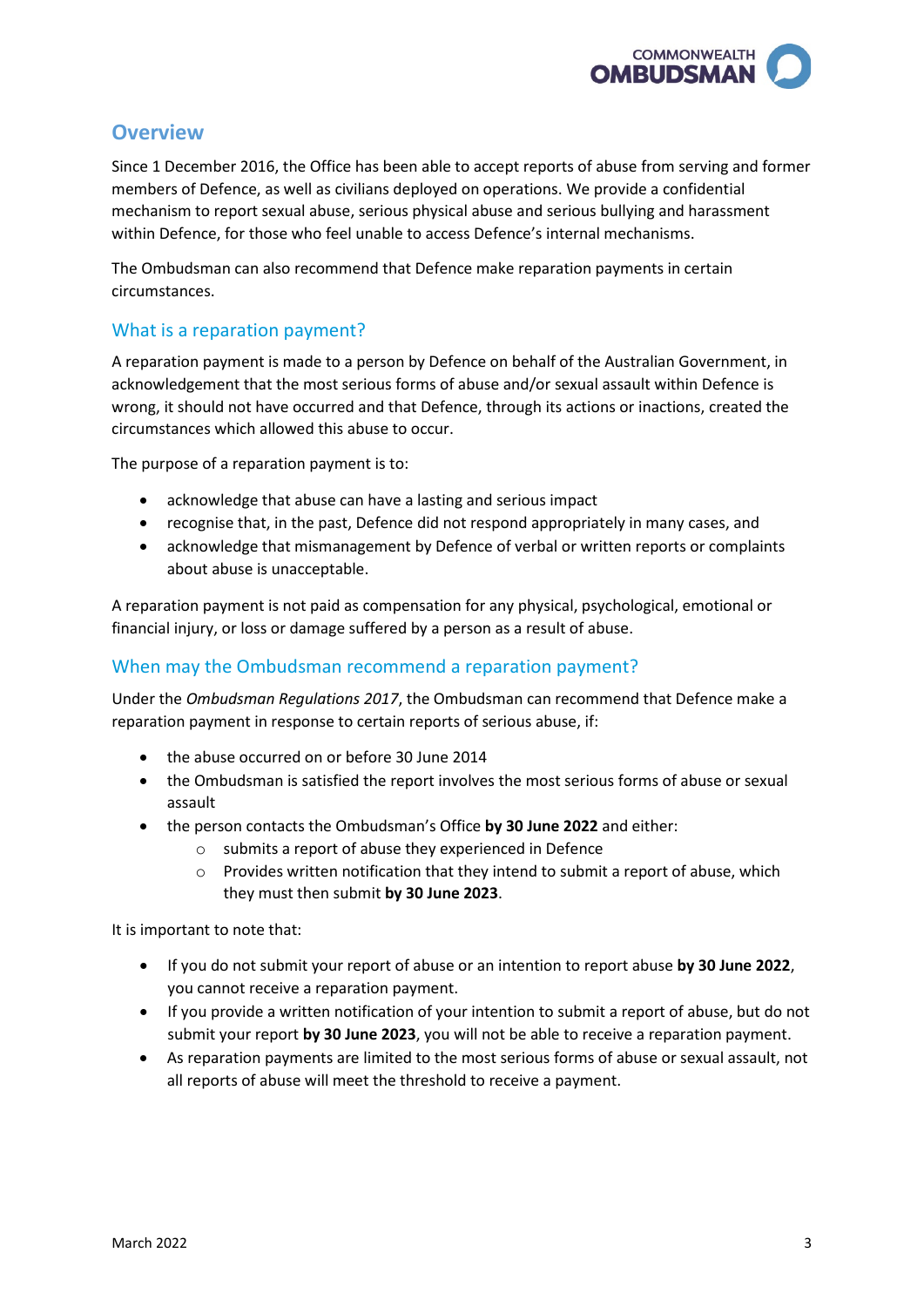

The Ombudsman may recommend either:

- a payment of up to \$45,000 to acknowledge the most serious forms of abuse, or
- • a payment of up to \$20,000 to acknowledge other abuse involving unlawful interference accompanied by some element of indecency.

 If the Ombudsman recommends one of these payments, an additional payment of \$5,000 may also be recommended where the Ombudsman is satisfied that Defence did not respond appropriately to the incident of abuse.

 The maximum total payment the Ombudsman may recommend is \$50,000. However, this amount may be reduced in certain circumstances (see **Interaction with other similar payment schemes**  below).

If Defence accepts our recommendation Defence makes the reparation payment to a reportee's designated account.

## <span id="page-3-0"></span>What are the 'most serious forms of abuse'?

 forms of abuse or sexual assault. The 'most serious forms of abuse' will ordinarily involve abuse The Australian Government established the reparation payment to acknowledge the most serious amounting to a campaign of targeted behaviour, by either an individual or multiple perpetrators or by higher ranking members, or resulting in serious physical injury.

 assault, or multiple incidents of abuse that, while individually may not meet the threshold, may collectively be assessed as constituting the most serious forms of abuse. The most serious forms of abuse may also include a single incident of very serious abuse or sexual

Factors that may influence the assessment of the seriousness of the abuse includes:

- the age of the complainant at the time of the abuse
- the position held by the alleged abuser
- the duration of the alleged abuse
- the gravity of the alleged conduct.

## <span id="page-3-1"></span> What is an 'unlawful interference with a person accompanied by an element of indecency'?

 The Australian Government also acknowledges other sexual or indecent assaults that may not be able to be characterised as the 'most serious forms of abuse'. This abuse may still involve element of indecency. Again, factors that may influence the assessment of the seriousness of the a campaign of targeted behaviour, or may comprise a single incident of serious abuse with an abuse include the age of the complainant at the time of the abuse, the position held by the alleged abuser, the duration of the alleged abuse and the gravity of the alleged conduct.

## <span id="page-3-2"></span> What are the circumstances where the Ombudsman might recommend a payment to acknowledge Defence did not respond appropriately?

Circumstances where the Ombudsman may recommend an additional payment could include where Defence failed to: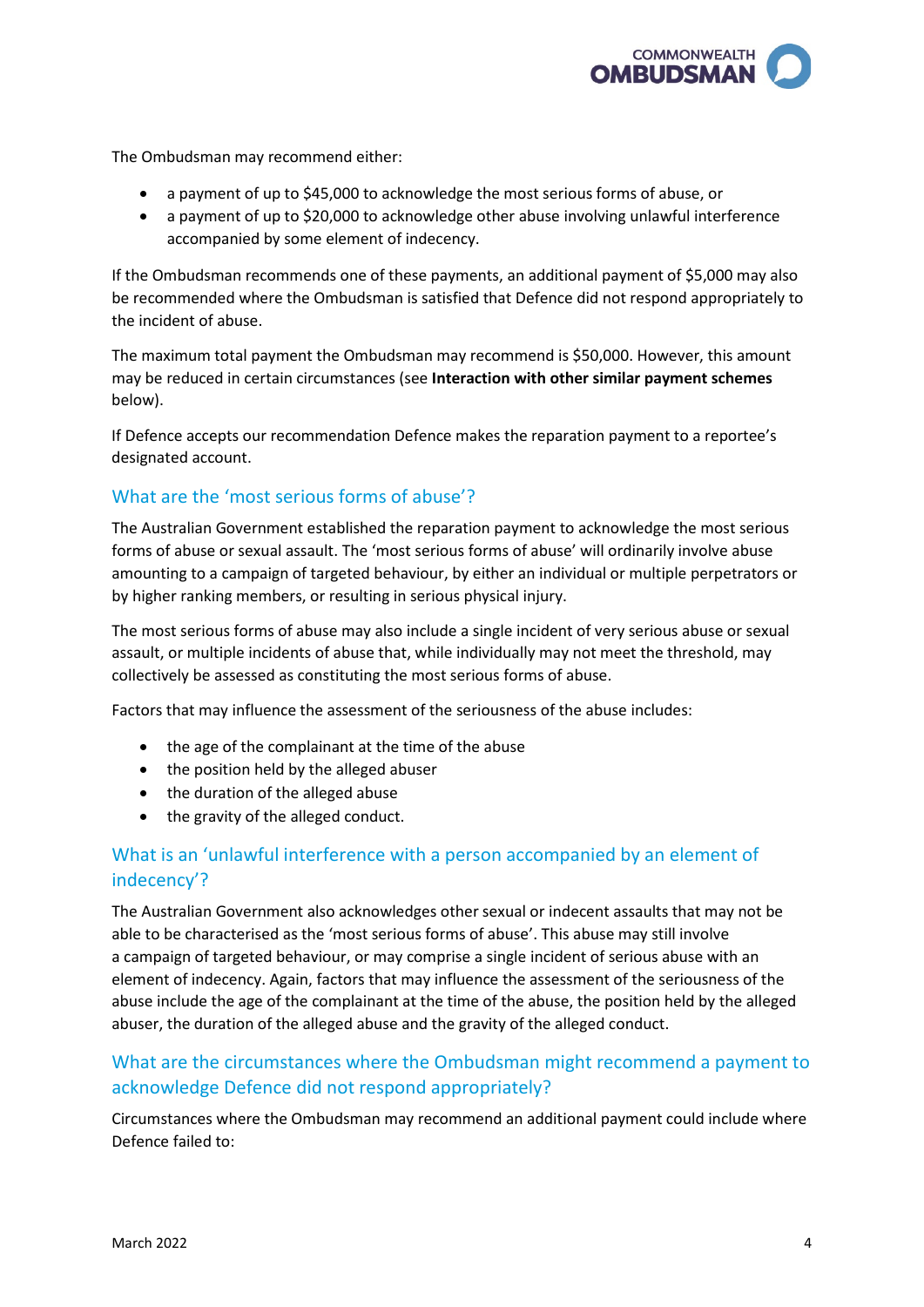

- reasonably to have known that abuse would occur • take reasonable management action to prevent abuse occurring where it knew or ought
- knew or ought reasonably to have known abuse was occurring, or • take reasonable management action to stop abuse at the time it was occurring where it
- • respond appropriately where Defence knew abuse had occurred as a result of a report or occurred (for example by observation of unexplained injuries or irregular behaviour). complaint made about the abuse, or Defence ought otherwise to have known the abuse had

# <span id="page-4-0"></span> prior to 30 June 2014? Why are reparation payments only available in relation to abuse which occurred

The 'cut-off' date for reparation payments was a decision of the Australian Government, acknowledging the implementation of Defence reform activities.

 The Australian Government is of the view that 30 June 2014 represents a key date from which time people could have confidence in Defence's progress with reforming its culture, and in its ability to appropriately address complaints of abuse.

 While Defence's work towards positive changes to its culture and internal complaint mechanisms implement. By 30 June 2014, key milestones had been achieved, including the adoption of *Pathway to Change* in March 2012, the introduction and maturing of the Sexual Misconduct Prevention and Response Office (SeMPRO) and progression of the *Re-thinking Systems of Review and Investigation*  initiatives from early 2014. began during 2011, the Government acknowledged that reforms of this magnitude take time to

## <span id="page-4-1"></span>What if the abuse I have reported happened on or after 30 June 2014?

You may still report serious abuse to the Ombudsman but the Ombudsman cannot recommend Defence make a reparation payment.

 participation in the Restorative Engagement program are still available. Other responses to reports of serious abuse such as a counselling referral to Open Arms - Veterans & Families Counselling (formerly known as the Veterans and Veterans Families Counselling Service) or

## <span id="page-4-2"></span>**Applications**

## <span id="page-4-3"></span>Who can apply for a reparation payment?

 Former or serving members of the Australian Defence Forces may report serious abuse to the Ombudsman and apply for a reparation payment. In order to be eligible for a reparation payment however your report must be submitted before **30 June 2022.** 

 If you would like more time to submit a report which may be eligible for a reparation payment, you can submit an 'intent to report' notification.. This is an email, with your contact details attached, email before 30 June 2022, you will have until 30 June 2023 to submit a report which may be eligible which states that you intend to submit a report of abuse before 30 June 2023. If we receive this for a reparation payment.

**Remember:** To receive a payment under the Scheme, you must contact the Ombudsman's Office by **30 June 2022** and either:

Submit your report of abuse you experienced in Defence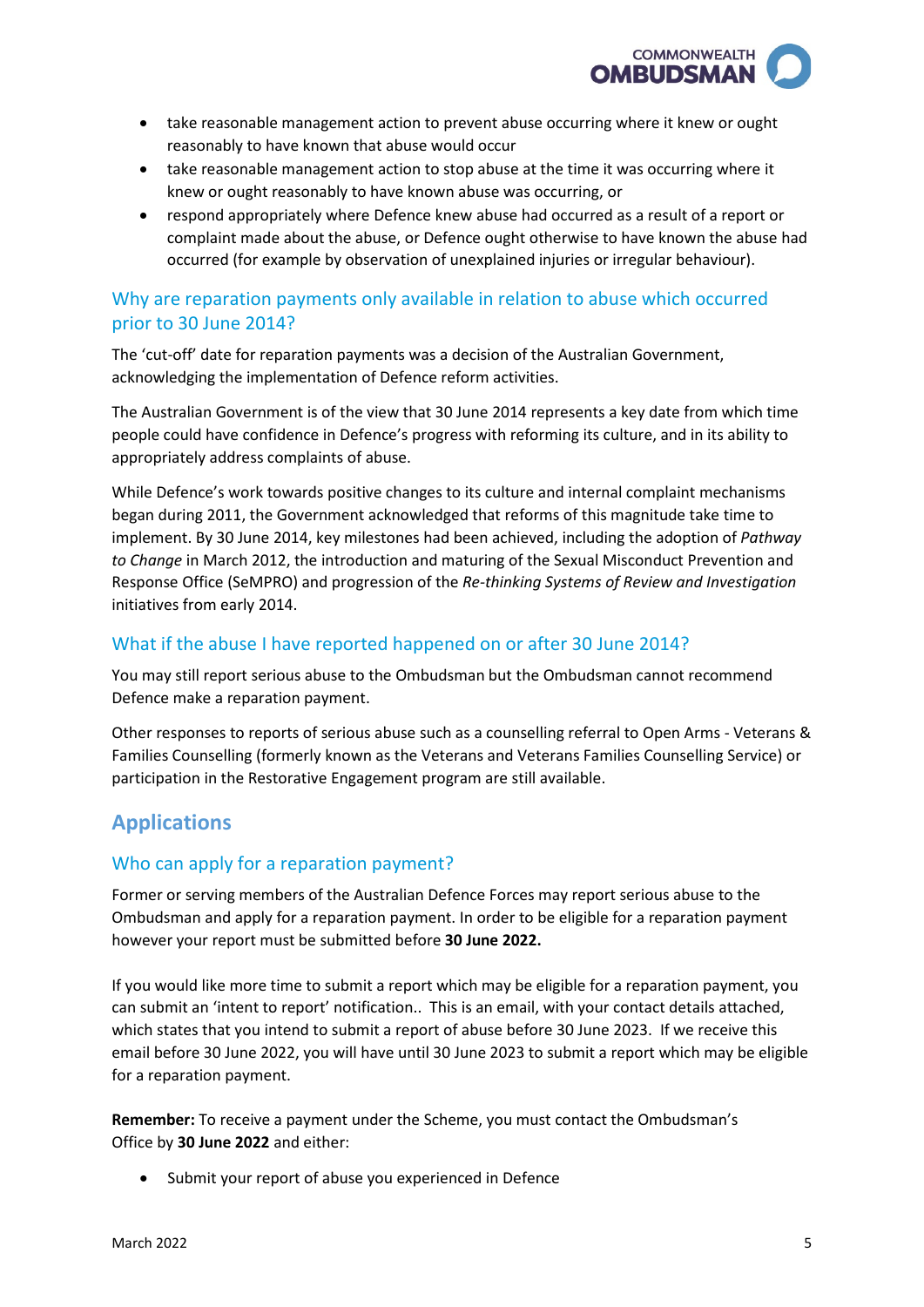

 • Provide written notification that you intend to submit a report of abuse, which you must then submit by **30 June 2023**.

 If you do not submit your report of abuse or an intention to report abuse by 30 June 2022, your report will be assessed but it cannot result in a recommendation for a reparation payment.

 If you provide a written notification that you intend to submit a report of abuse, but do not submit your report by **30 June 2023**, your report will be assessed but it cannot result in a recommendation for a reparation payment.

 A person may only apply for a reparation payment once. There is no requirement to have legal representation to apply for a reparation payment.

## <span id="page-5-0"></span>How can I apply for a reparation payment?

the form of a statutory declaration and is available on our [website.](http://www.ombudsman.gov.au/making-a-complaint/australian-defence-force/reporting-abuse-in-defence) To apply for a reparation payment, you will need to complete a Reporting Abuse Form, which is in

We may contact you in relation to your report and you may also be asked to provide further information or clarification where required.

If you need assistance completing the form, please contact the Ombudsman on **1300 395 776**.

#### <span id="page-5-1"></span>Can another person apply on my behalf?

 *for another person to act on my behalf* form, which can be accessed on our [website.](http://www.ombudsman.gov.au/__data/assets/pdf_file/0018/24408/obo_form.pdf) Yes. You may authorise another person to deal with us on your behalf, by completing our *Permission* 

Please note you will still need to make the statutory declaration yourself.

## <span id="page-5-2"></span>**Process**

#### <span id="page-5-3"></span>How long will it take to process my application for a reparation payment?

 When you make a report of abuse in Defence, how long the assessment process takes will vary depending on the nature and extent of the report, and the information provided. It may also depend on which era the abuse occurred in, what service it pertains to, and whether external parties were involved.

 takes 6 to 16 weeks, but may be longer depending on whether further information needs to be requested. Overall, 80 per cent of assessments are finalised within 9-12 months of the report being allocated to the Assessment Team. If the process is expected to take longer than this, your Each report is assessed, which requires information from Defence. This part of the process usually Ombudsman Liaison Officer will let you know.

## <span id="page-5-4"></span>Will I have an opportunity to comment before the Ombudsman makes a recommendation?

 We provide people reporting abuse the opportunity to provide any comments or further information on our preliminary view of a recommendation (unless the preliminary view is to recommend a payment of \$50,000, in which case it is finalised and sent directly to Defence). Any comments or further information should be provided within 28 days.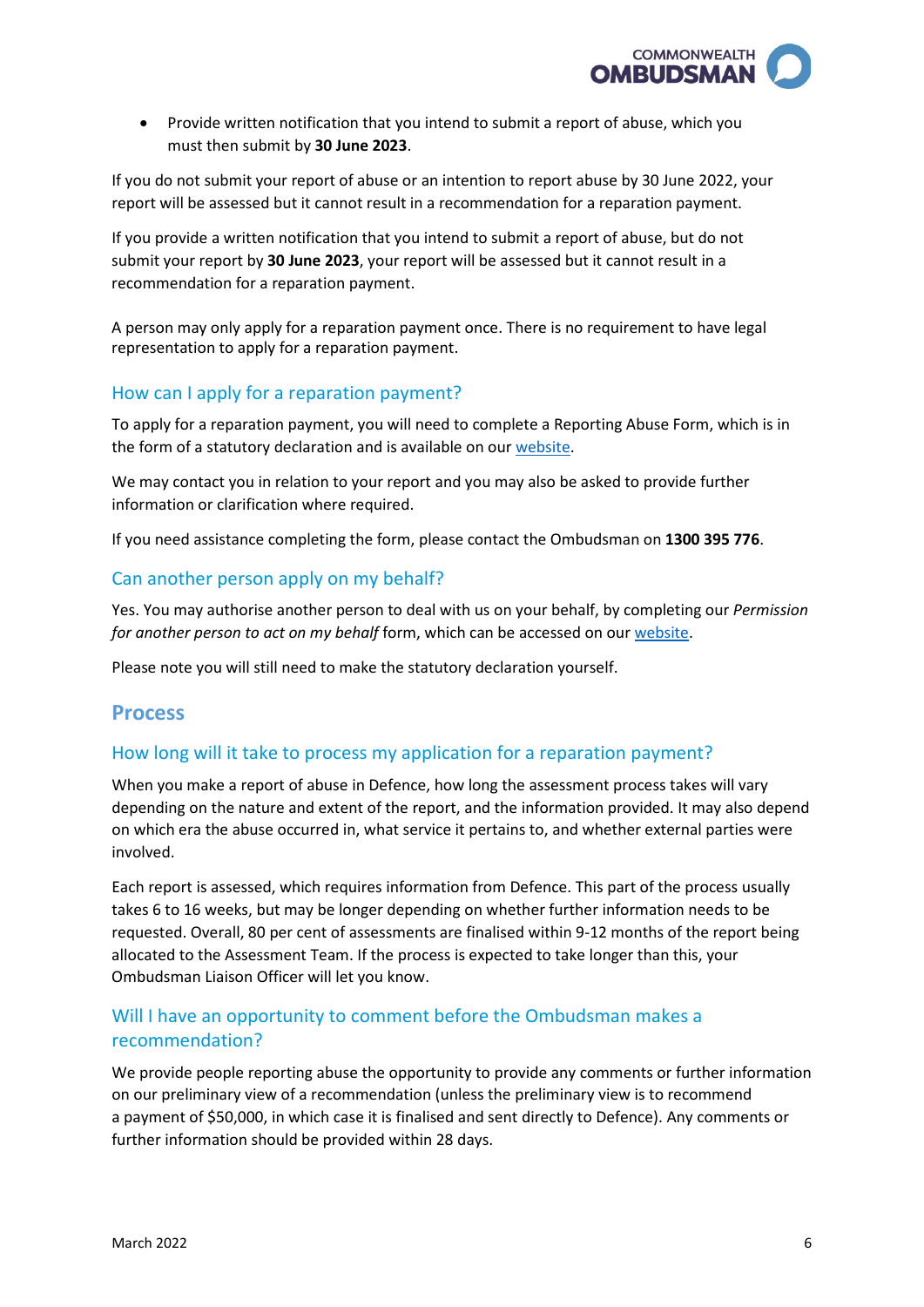

## <span id="page-6-0"></span>Do I have to provide further information or comment?

 final recommendation is made about a reparation payment. However, any comments or further information you provide about your report will be taken into account by the Ombudsman before a It is not compulsory to provide any comments or further information within the 28 days before a final recommendation is made. If the additional information you provide relates to a significant new incident of abuse not previously disclosed or assessed by this Office**, you may be** required to submit a new report of abuse.

If you do not provide any further information, our preliminary assessment will likely become our final recommendation.

## <span id="page-6-1"></span>If I do wish to provide further information or comment, how do I provide it?

 You can provide further information about the abuse you experienced in a completed compare information you have given us with any new information you would like to provide. statutory declaration form, which we will send you with our preliminary view. This is so you can

compare information you have given us with any new information you would like to provide.<br>Any comments on our preliminary view should be provided to us in writing, but does not need to take the form of a statutory declaration.

 Any further information or comments should be provided within 28 days. If you have any questions about the process or response, please contact your Ombudsman Liaison Officer.

 Eighty per cent of review requests should be finalised within 5 months of the request for review Ombudsman Liaison Officer. being received. If the process is expected to take longer than this, you will be updated by your

## <span id="page-6-2"></span>Am I able to appeal or seek review of any final reparation payment recommendation?

 You can apply to the Federal Circuit Court or Federal Court for a review of the way in which we made the decision to recommend (or not) that a reparation payment be made.

This is **not** an opportunity for a fresh look at whether a reparation payment should be recommended, and if so, in what amount, but only whether we acted lawfully and with due process in making our recommendation.

You should seek advice from a registered legal practitioner such as a solicitor, before deciding to pursue court action.

#### <span id="page-6-3"></span>How will a reparation payment be made?

The Ombudsman will write to Defence with any final recommendations for a reparation payment.

 payment will be made. Once Defence has received a recommendation for a reparation payment, it will check that the payment complies with the *Public Governance, Performance and Accountability Act 2013* and if so, a

# <span id="page-6-4"></span>**Effect of a payment**

#### <span id="page-6-5"></span>How will a reparation payment affect my legal rights?

Receiving a reparation payment does not affect your legal rights, entitlements or benefits.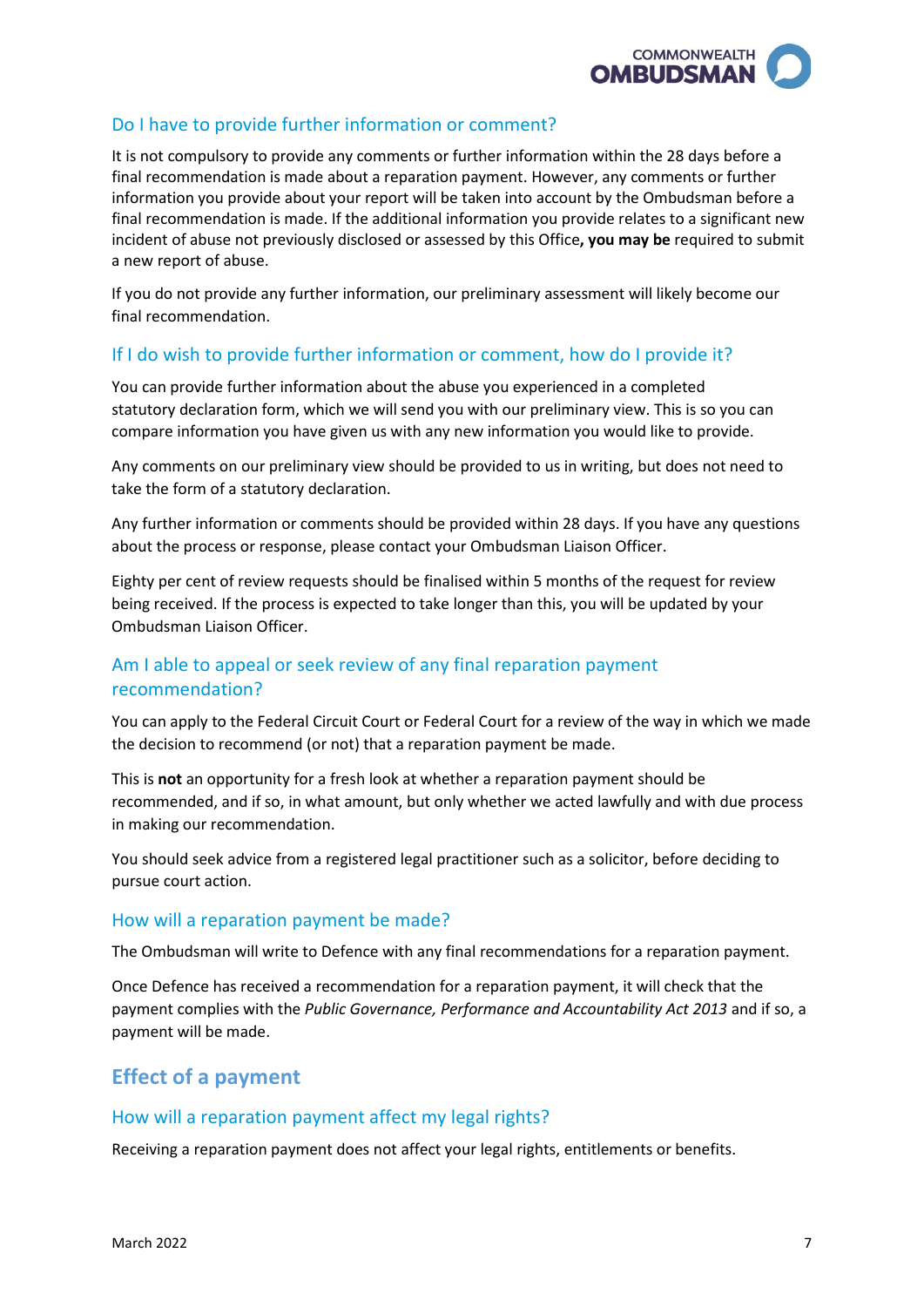

 the Commonwealth or for any injury, disease or impairment, a court or tribunal may take any reparation payment you have received into account in assessing damages or compensation in the While a reparation payment is not paid as compensation for any possible legal liability on the part of future.

## <span id="page-7-0"></span> I have already received a payment in civil proceedings for abuse I suffered at Defence. Can I still apply for a reparation payment?

Yes. You may apply for a reparation payment if you have received a payment from civil proceedings for abuse suffered at Defence.

## <span id="page-7-1"></span> Will a reparation payment affect my Centrelink or Department of Veterans' Affairs (DVA) entitlements?

 No. A reparation payment is an 'exempt lump sum' for the purposes of income testing under the  *Social Security Act 1991* and the *Veterans' Entitlements Act 1986*. This means that a reparation payment is not counted as income for the purpose of working out any entitlement to social security benefits, DVA income support, or payments under the ABSTUDY Scheme or Assistance for Isolated Children Scheme.

However, any ongoing income generated by your reparation payment, such as interest, will not be exempt from the income test.

 Entitlement to government benefits may be affected by the level of your assets. If a reparation investment or asset may be taken into account as an asset for the purpose of calculating the payment is invested, or used to purchase an asset (like a car or an investment property), the entitlement. Any impact on an entitlement depends on individual circumstances.

 currently receiving, or anticipate applying for, please contact Centrelink on **132 468** (for social If you have any questions about how a reparation payment could impact any entitlements you are security payments) or DVA on **1300 735 464** (for DVA income support payments).

## <span id="page-7-2"></span>Will a reparation payment be subject to cost recovery for Government health servicing?

 No. Reparation payments will not be subject to any cost recovery for government health servicing under Medicare or DVA.

#### <span id="page-7-3"></span>Will a reparation payment be tax exempt?

Yes. This also means that:

- receiving a reparation payment will not impact on your entitlement to family assistance benefits, paid parental leave or the Commonwealth Seniors Health Card
- reparation payments will not be taken into account as income for the purposes of parental means testing or certain payments for young people, including Youth Allowance and ABSTUDY, and
- reparation payments will not be included in Adjusted Taxable Income for child support purposes.

 be taxed. If you would like further information or advice, you can contact the Department of Human It is important to note that any income generated by your reparation payment, such as interest, will Services on **131 272** or the Australian Taxation Office on **132 861**.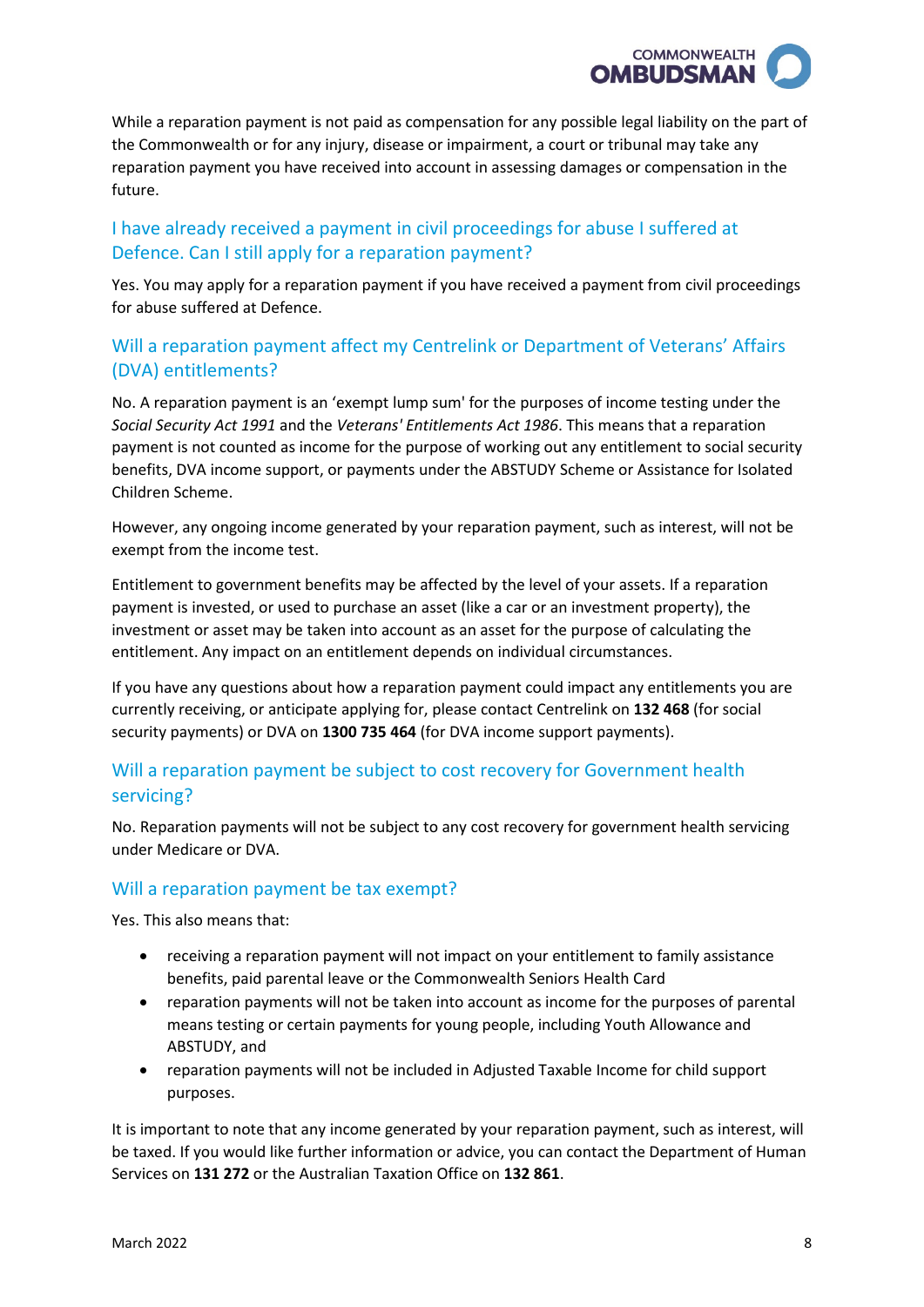

# <span id="page-8-0"></span>**Interaction with other similar payment schemes**

## <span id="page-8-1"></span>I received money from the Defence Abuse Response Taskforce (DART). Can I receive another payment for abuse reported to the Ombudsman?

The Ombudsman may not consider a report of abuse if it relates to the same, or substantially the same, incident/s reported to the DART.

 If a **new** incident of abuse is reported to the Ombudsman, we will assess it in accordance with our usual processes. However, the Ombudsman **may not** recommend that a person receive more than \$50,000 combined from both the DART and the Ombudsman. This reflects that the maximum payment a person can receive under either scheme is \$50,000, and a person should not benefit from the interaction of the two schemes.

This means that if a person received \$50,000 from the DART, no payment will be recommended by the Ombudsman. If a person received less than \$50,000, the Ombudsman will apply the following principles:

- Any recommended payment for abuse will be reduced by any payment for abuse received from the DART.
- • If this reduction otherwise takes the recommended payment below \$0, no payment will be recommended by the Ombudsman.
- further incident was also mismanaged by Defence. • If a person received a mismanagement payment of \$5,000 from the DART, the Ombudsman will not recommend that a person receive another mismanagement payment, even if the

The following examples may assist to illustrate different scenarios.

#### *Example 1*

 matter is not considered further by the Ombudsman and **no payment is recommended**. A person reported abuse to the DART and then reports the same abuse to the Ombudsman. The

#### *Example 2*

A person reported abuse to the DART and received a \$50,000 reparation payment. The person reports a separate incident of abuse to the Ombudsman and the report is assessed as within jurisdiction. **No payment is recommended**.

#### *Example 3*

 A person reported abuse to the DART and received a reparation payment of \$30,000. The person reports a separate incident of abuse to the Ombudsman and the report is assessed as within jurisdiction.

 The Ombudsman's preliminary view is to recommend a payment of \$45,000 in recognition of the most serious form of abuse, and \$5,000 in recognition that the abuse was mismanaged by Defence.

 paid by the DART = \$15,000; plus additional \$5,000 for mismanagement = \$20,000). The Ombudsman **recommends a payment of \$20,000** for the abuse (\$45,000 minus \$30,000 already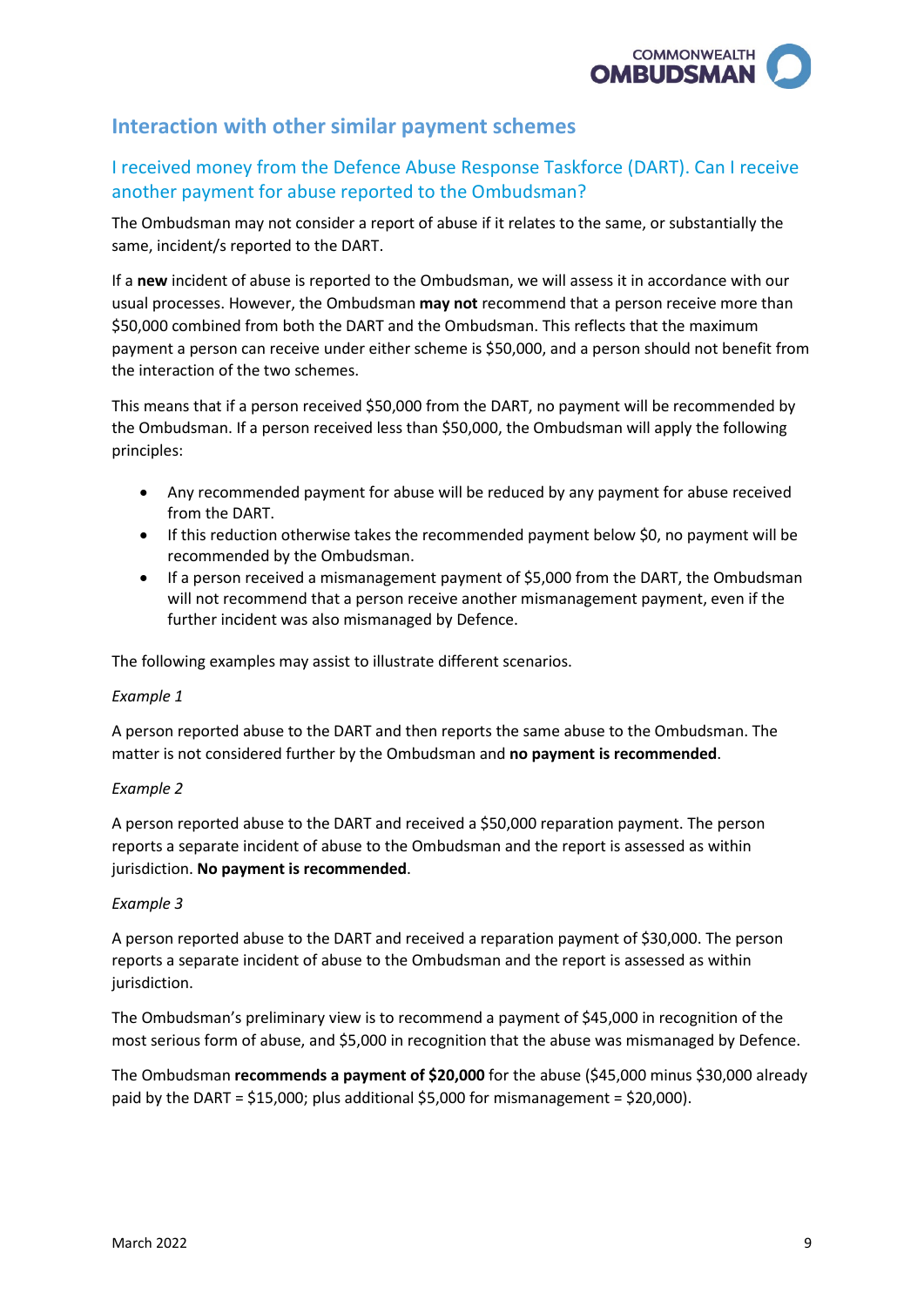

#### *Example 4*

 A person reported abuse to the DART and received a reparation payment of \$20,000, comprised of \$15,000 in recognition of the abuse and \$5,000 in recognition of Defence mismanagement. The person reports a separate incident of abuse to the Ombudsman and the report is assessed as within jurisdiction.

 The Ombudsman's preliminary view is to recommend a payment of \$20,000, in recognition of the latter incident as abuse comprising an unlawful interference with the person involving an element of indecency. Although the Ombudsman considers the second incident was also mismanaged by Defence, a second mismanagement payment is not recommended.

 paid by the DART = \$5,000; no separate mismanagement payment as this was paid by the DART). The Ombudsman **recommends a payment of \$5,000** for the abuse (\$20,000 minus \$15,000 already

#### *Example 5*

 A person reported abuse to the DART and received a reparation payment of \$35,000, comprised of \$30,000 in recognition of the abuse and \$5,000 in recognition of Defence mismanagement. The person reports a separate incident of abuse to the Ombudsman and the report is assessed as within jurisdiction.

 The Ombudsman's preliminary view is to recommend a payment of \$20,000, in recognition of the latter incident as abuse comprising an unlawful interference with the person involving an element of indecency. Although the Ombudsman considers the second incident was also mismanaged by Defence, a second mismanagement is not recommended.

The Ombudsman **does not recommend any payment** for the abuse (\$20,000 minus \$30,000 already paid by the DART = less than \$0; no separate mismanagement payment as this was paid by the DART).

#### *Example 6*

 separate incident of abuse to the Ombudsman and the report is assessed as within jurisdiction. A person reported abuse to the DART and received a reparation payment of \$30,000 in recognition of the abuse, without a payment in recognition of Defence mismanagement. The person reports a

 The Ombudsman's preliminary view is to recommend a payment of \$20,000, in recognition of the latter incident as abuse comprising an unlawful interference with the person involving an element of indecency, and an additional \$5,000 in recognition the second incident was mismanaged by Defence.

 paid by the DART = less than \$0; plus additional \$5,000 for mismanagement = \$5,000). The Ombudsman **recommends a payment of \$5,000** for the abuse (\$20,000 minus \$30,000 already

<span id="page-9-0"></span>If I receive a reparation payment from Defence as a result of a recommendation from the Ombudsman, how would this affect the outcomes I could access from the National Redress Scheme arising from the Royal Commission into Institutional Responses to Child Sexual Abuse?

 Any monetary payment a person may otherwise receive from the National Redress Scheme will be reduced by any prior monetary payment a person has received in relation to the same abuse.

For further information, please visit the Scheme's website: [https://www.nationalredress.gov.au/](https://www.nationalredress.gov.au).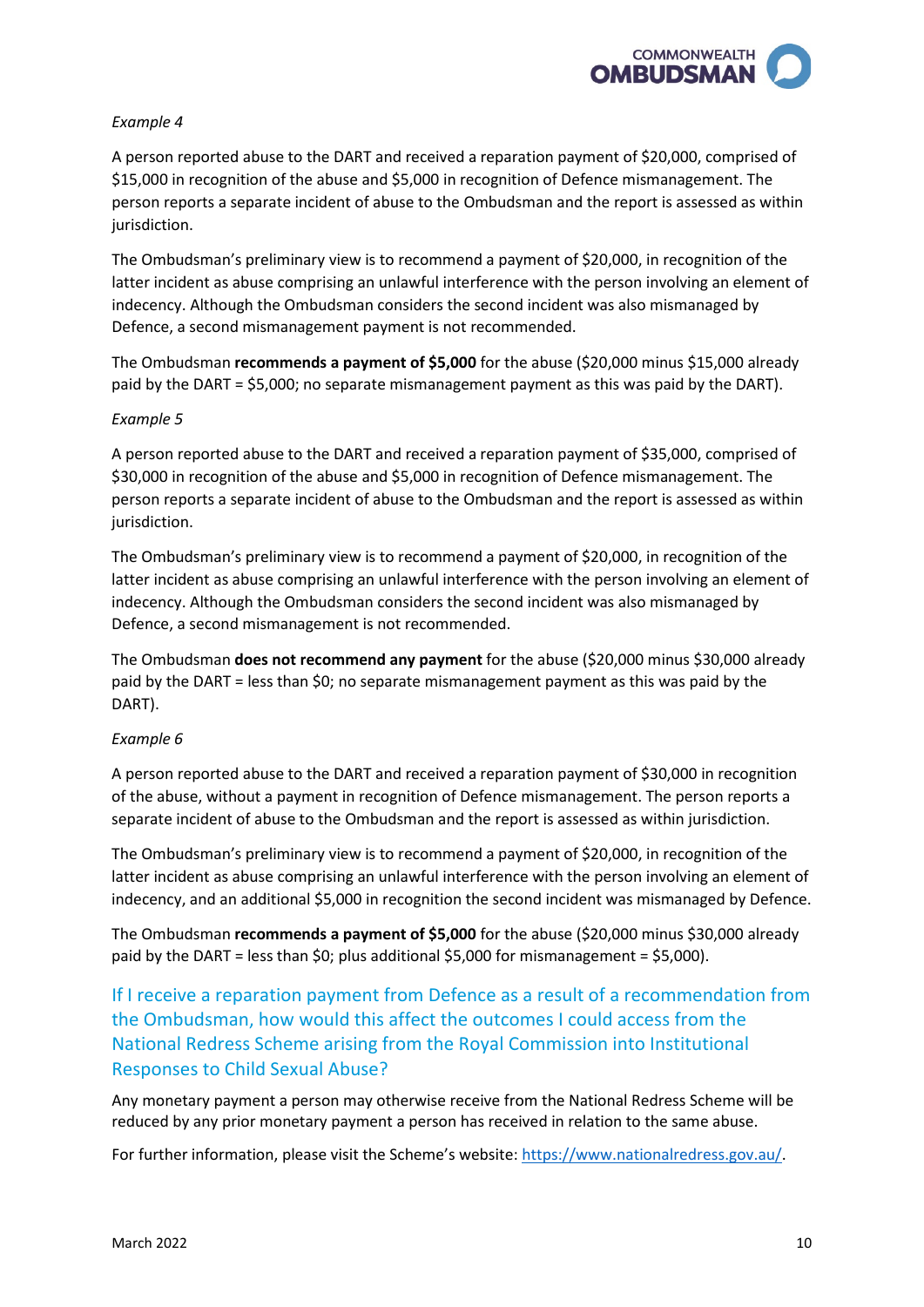

## <span id="page-10-0"></span>I received a redress payment from the National Redress Scheme. Can I receive another payment from the Ombudsman?

 they experienced as a minor in Defence, this *may* affect any reparation payment considered by the If a person has received a payment from the National Redress Scheme to acknowledge the abuse Ombudsman for recommendation to Defence, depending on what incidents have been reported and the age of the person at the time of the abuse.

The Explanatory Statement to the *Ombudsman Amendment (Functions of the Defence Force Ombudsman) Regulations 2017* provides for the offsetting of payments from other relevant government schemes, in addition to the DART. The Office will consider the circumstances particular to each report on a case-by-case basis. Factors we will take into consideration include whether the abuse reported to the National Redress Scheme was the same as that reported to the Office, and the amount of money previously received by a person under the National Redress Scheme in recognition of this abuse.

# <span id="page-10-1"></span>How might payments I have received through any other schemes affect a reparation payment?

 How any payments other than those outlined above might affect a reparation payment will be You must tell us if you have received any payment (other than DVA benefits) relating to the abuse. considered on a case-by-case basis.

# <span id="page-10-2"></span> report of abuse to the Ombudsman? I received a payment for abuse I reported to the Ombudsman. Can I make a new

The Ombudsman may **not** consider a report of abuse if it relates to the same incident/s as were previously reported.

 If a **new** incident of abuse is reported to the Ombudsman, we will assess it in accordance with our usual processes. However, the Ombudsman **may not** recommend that a person receive more than \$50,000 combined from both the DART and the Ombudsman. This reflects that the maximum payment a person can receive under the Defence Reparation Scheme is \$50,000.

 will be recommended by the Ombudsman for the second report of abuse. If a person received less This means that if a person received \$50,000 from abuse reported to the Ombudsman, no payment than \$50,000, the Ombudsman will apply the following principles:

- Any recommended payment for abuse will be reduced by any payment for abuse already received
- • If this reduction otherwise takes the recommended payment below zero, no payment will be recommended by the Ombudsman
- • If a person received a mismanagement payment of \$5,000, the Ombudsman will not recommend that a person receive another mismanagement payment, even if the further incident was also mismanaged by Defence.

# <span id="page-10-3"></span>**Need more information?**

payments are available on ou[r website.](http://www.ombudsman.gov.au/making-a-complaint/australian-defence-force/reporting-abuse-in-defence) Fact sheets about Reporting abuse in Defence, the Restorative Engagement program and reparation